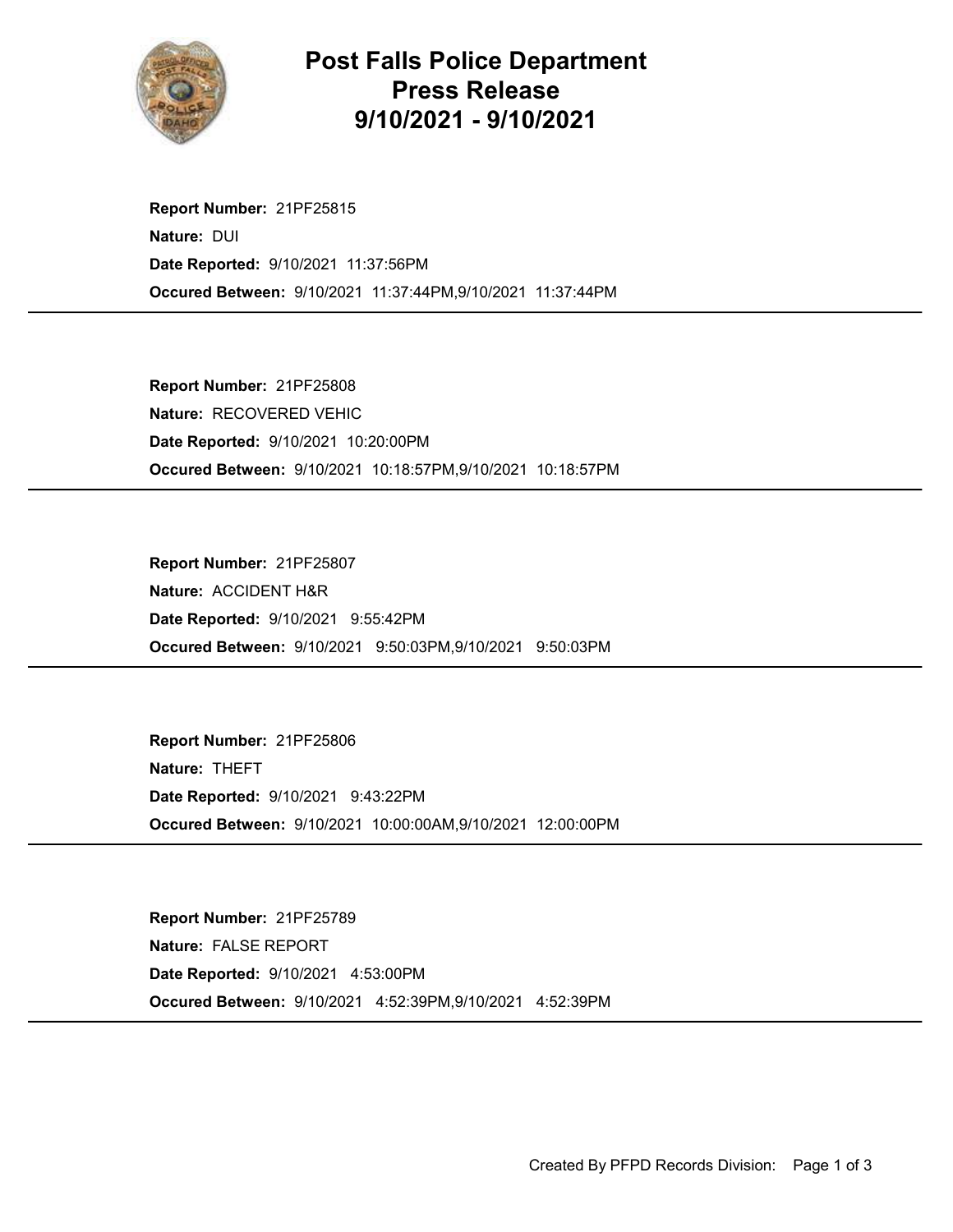Occured Between: 9/10/2021 4:47:12PM,9/10/2021 4:47:12PM Report Number: 21PF25788 Nature: CUSTODIAL INTER Date Reported: 9/10/2021 4:50:01PM

Occured Between: 9/10/2021 4:03:18PM,9/10/2021 4:03:23PM Report Number: 21PF25778 Nature: MAL INJURY Date Reported: 9/10/2021 4:03:55PM

Occured Between: 9/10/2021 10:17:12AM,9/10/2021 10:17:12AM Report Number: 21PF25740 Nature: CHILD ABUSE Date Reported: 9/10/2021 10:18:10AM

Occured Between: 9/10/2021 10:05:53AM,9/10/2021 10:05:53AM Report Number: 21PF25738 Nature: FORENSIC EXAM Date Reported: 9/10/2021 10:05:53AM

Occured Between: 9/10/2021 9:52:53AM,9/10/2021 9:52:57AM Report Number: 21PF25736 Nature: TRAFFIC OFFENSE Date Reported: 9/10/2021 9:53:33AM

Occured Between: 9/6/2021 12:00:00PM,9/7/2021 7:30:00AM Report Number: 21PF25728 Nature: VEHICLE THEFT Date Reported: 9/10/2021 8:45:23AM